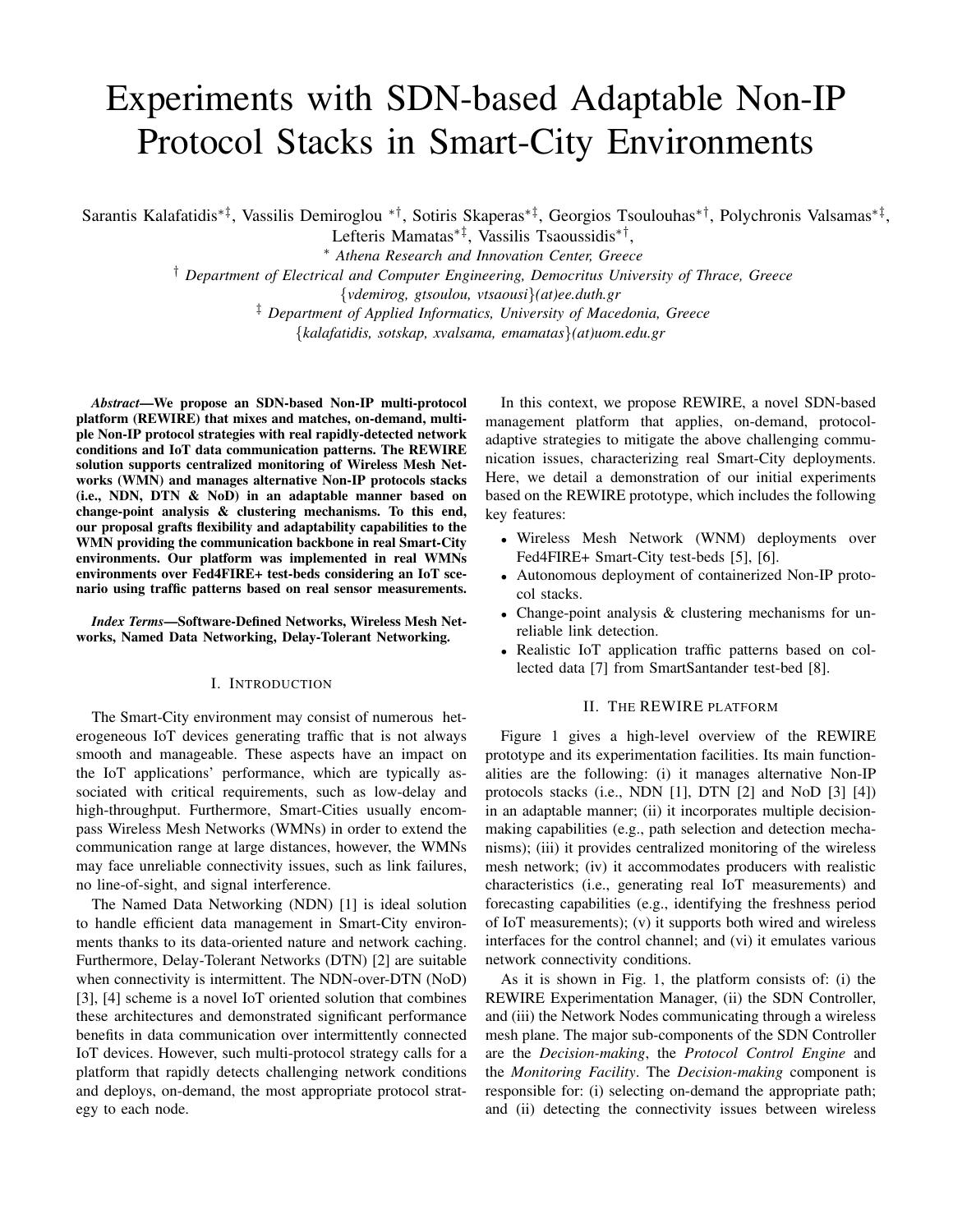

Fig. 1. Overview of REWIRE prototype

nodes, considering the overall network status. A brief description of each of the main REWIRE components follows:

*Experimentation Manager (EM)*: This component is located on top of the REWIRE platform and is an interface between the user and the experimentation environment, i.e., enabling the adjustment of the REWIRE subsystems, as well as carrying out the aggregation of the experimental results. Fig. 2 illustrates a screenshot of the EM, during a running experiment, showing: (i) the jFed GUI tool which presents the wireless network topology (top-left); (ii) the output of the NDN-Producer (bottom-left) and the NDN-Consumer (bottom-right); and (iii) the SDN-NDN Controller (top-right).

*Path Selection*: Depending on the network conditions and the application requirements, the proposed path selection mechanism features both delay-aware (e.g., determining a lowlatency path for facilitating a rapid IoT data retrieval process) and packet loss-based path selection (e.g., determining the most reliable path).

*Real-time Change Point Detector*: According to the targeted/intended detection sensitivity, our system accommodates two distinct approaches for link-quality detection including: (i) a classification/CP-based method [9] dedicated to identify unreliable time-periods over the links, and (ii) a thresholdbased mechanism, suitable to detect unreliable time-instances (peaks) over the communication links.

*Protocol Control Engine*: It deploys and configures ondemand the NDN, DTN and NoD protocols depending on the outcome of the Decision-making mechanism.

*Alternative Interface support*: the Controller accommodates multiple interfaces and can use the appropriate interface according to: (i) the application domain (e.g., infrastructurefree vs infrastructure-based deployments); (ii) the application requirements (e.g., ultra-low latency vs delay-tolerant) and the Controller's deployment location (e.g., participating in the



Fig. 2. REWIRE Experimentation Manger

WMN vs infrastructure deployment).

*Monitoring Facility*: aggregates the collected performance measurements from the network nodes and enables the global network view.

An overview of the Network Nodes' functionalities follows next. The *Wireless Mesh Network* enables the indirect communication between non-adjacent nodes in a multi-hop manner. Each individual node conducts performance measurements with the adjacent network nodes (e.g., of packet loss), which is communicated to the Controller, where the latter updates the global network view it maintains.

The *Container Engine* enables on-demand Future Internet Architecture (e.g., NDN, DTN and NoD) deployment and configuration. This is a key-enabling feature since it (i) accommodates distinct protocols in isolated virtualized environments; (ii) allows the rapid protocol deployment and configuration; and (iii) supports vertical and horizontal protocol deployment, according to the network requirements.

The *Bespoke Network Emulation Tool* facilitates the reproduction of unreliable connectivity and is based on the Linux Traffic Control (tc) utility that can introduce: (i) additional delays (e.g., prolonged delays, delays following the normal distribution); (ii) random packet loss; and (iii) data rate limitations. Thus, our ecosystem supports the reproduction of various connectivity scenarios that facilitate the testing and experimentation of REWIRE.

In this manner, our system grafts network flexibility and adaptability to allow for scalable and reliable Smart-City operations.

## III. DEMO DESCRIPTION

Our paper highlights the REWIRE platform's novel features through implementing our SDN controller in real WMNs environments over Fed4FIRE+ test-beds (w-iLab.1 & CityLab [5]), as well as considering an IoT scenario using real sensor measurements from SmartSantander test-bed. Especially, we demonstrate: (i) the flexibility and adaptability capabilities of our solution by optimizing the the NDN operation in unstable wireless conditions of WMN; (ii) the impact of adopting multiple Non-IP protocol strategies to handle unreliable connectivity conditions across Smart-City environments,